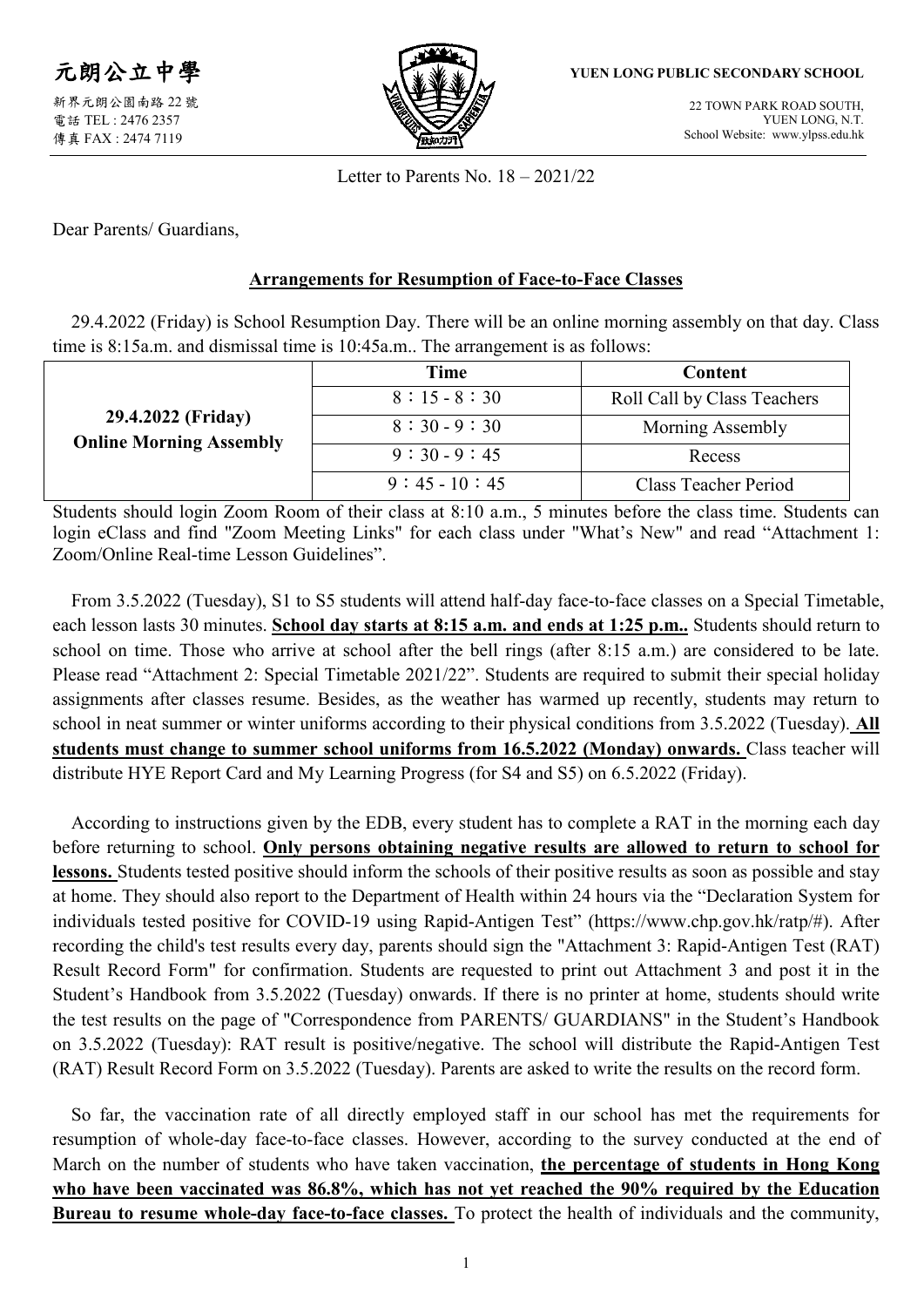and to create a more favorable environment for the resumption of whole-day face-to-face classes in the future, parents are strongly urged to arrange for their children to receive two doses of the vaccine as soon as possible.

Our school will adjust the above arrangements in accordance with the latest announcement from the EDB. Parents are advised to pay close attention to the latest news on eClass and the school website. Should you have any enquiries, please contact our school at 2476 2357.



Yours faithfully,

**IU Kok-kin** Principal

The notice will be uploaded to our school website for your reference.

25.4.2022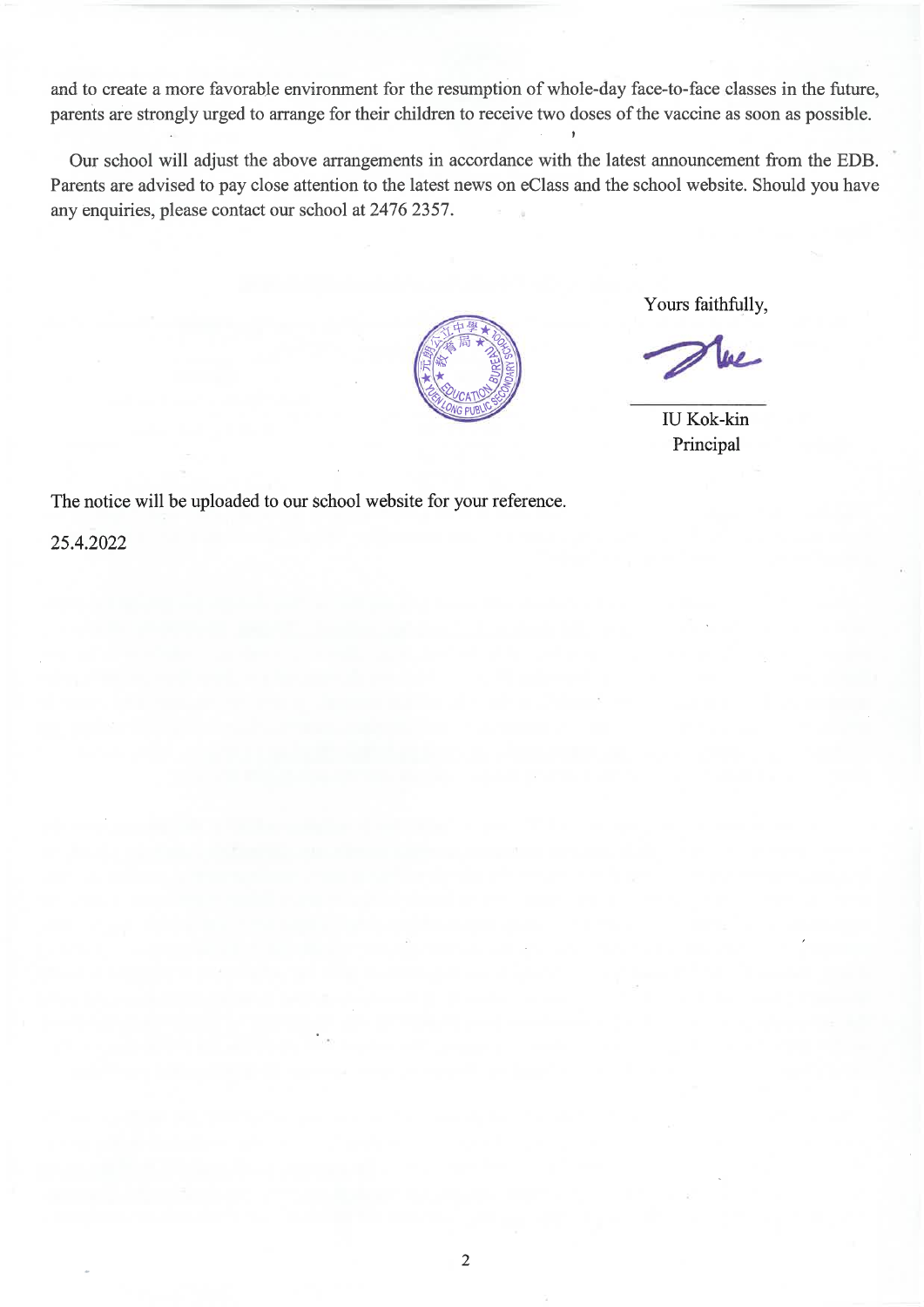

新界元朗公園南路 22 號 電話 TEL : 2476 2357 傳真 FAX : 2474 7119



**YUEN LONG PUBLIC SECONDARY SCHOOL**

22 TOWN PARK ROAD SOUTH, YUEN LONG, N.T. School Website: www.ylpss.edu.hk

## Letter to Parents No.18 – 2021/22 Reply Slip

To the Principal of Yuen Long Public Secondary School,

| I, the parent of |  | class) | class no.), acknowledge the receipt of the |
|------------------|--|--------|--------------------------------------------|
| circular.        |  |        |                                            |

Signature of Parent/Guardian:

Name of Parent/Guardian:

\_\_\_\_\_\_\_.4.2022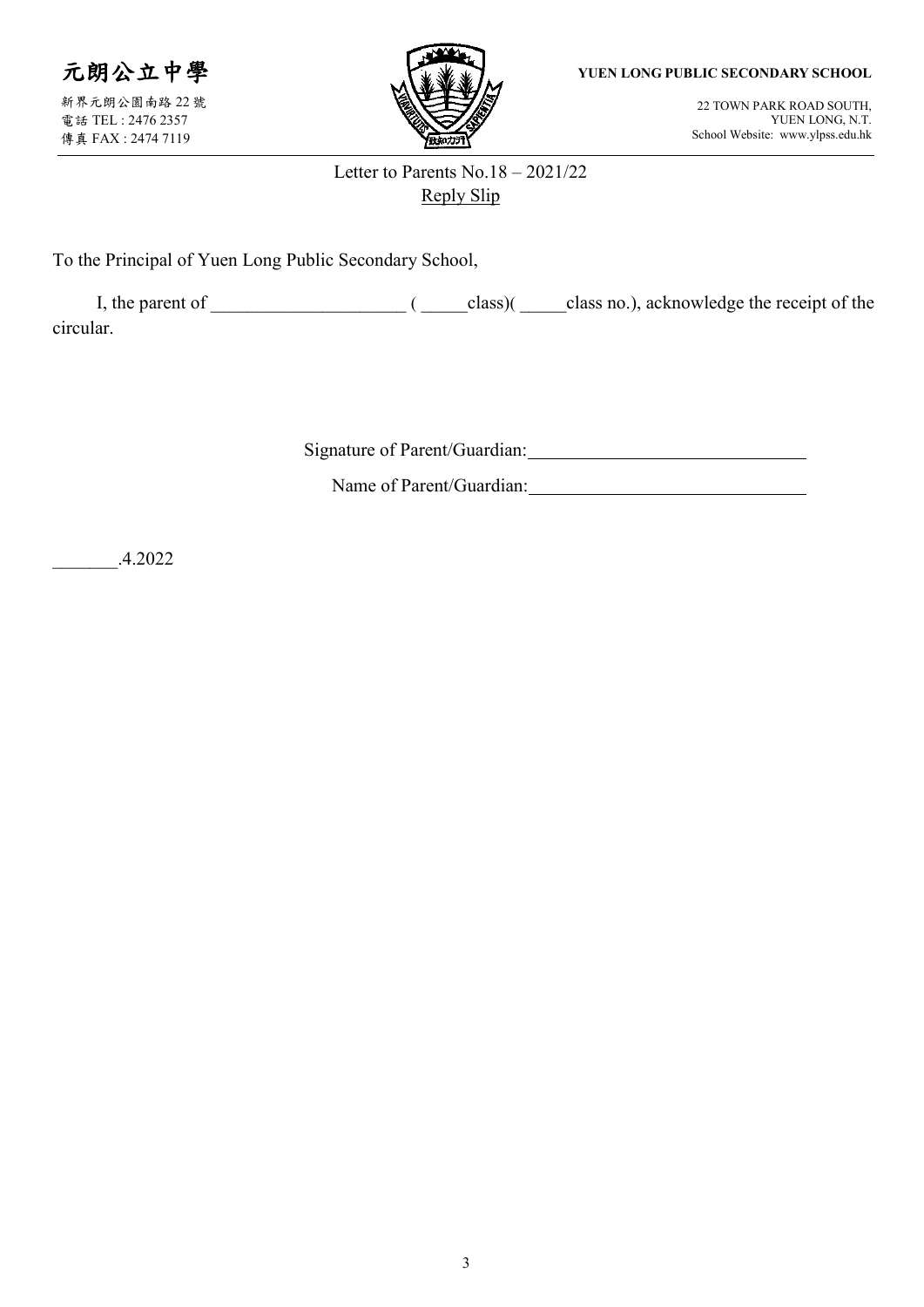### **Yuen Long Public Secondary School Zoom/Online Real-time Lesson Guidelines**

- (A) Technical requirements
	- 1. Online lessons are conducted via Zoom. Please ensure that your electronic device has the Zoom App installed.
	- 2. Use an appropriate electronic device, e.g. smartphone, tablet, laptop or desktop computer with a camera and a microphone.
	- 3. Turn your camera on. Sit in front of your desk and show your face.
	- 4. Prepare your headsets and adjust the volume.
	- 5. **Type in your name in the format "class, class number and name" in English for attendancetaking.** Images are not allowed to be shown in your profile picture. Delete them if necessary.

### (B) Class rules

- 1. Online lessons are formal school lessons. All class rules must be observed.
- 2. Follow the class timetable and attend all classes punctually.
- 3. Wear appropriate attire when attending Zoom lessons. School uniform is not required but pajamas are not allowed.
- 4. Prepare the Meeting ID and password in advance. Join the meeting 5 minutes before the scheduled lesson time and wait for the teacher.
- 5. Prepare all necessary learning materials and stationery before class for note-taking.
- 6. Do not eat during Zoom lessons. The only drink you are allowed during lessons is water.
- 7. Do not use any functions on Zoom unless you are authorized by the teacher. Playing with classmates during the video conferencing by any means is strictly prohibited. Students violating the rules will be penalized.
- 8. Keep your microphone muted throughout the lesson unless you are asked to answer a question. The microphone must then be muted after you finish speaking.
- 9. To protect the privacy of teachers and students, lessons should not be videotaped or screenrecorded.
- 10. If a subject teacher is unable to conduct a Zoom lesson, students will be informed by their class teacher. Students are still required to use that Zoom lesson for self-study and attend all the other Zoom lessons as scheduled.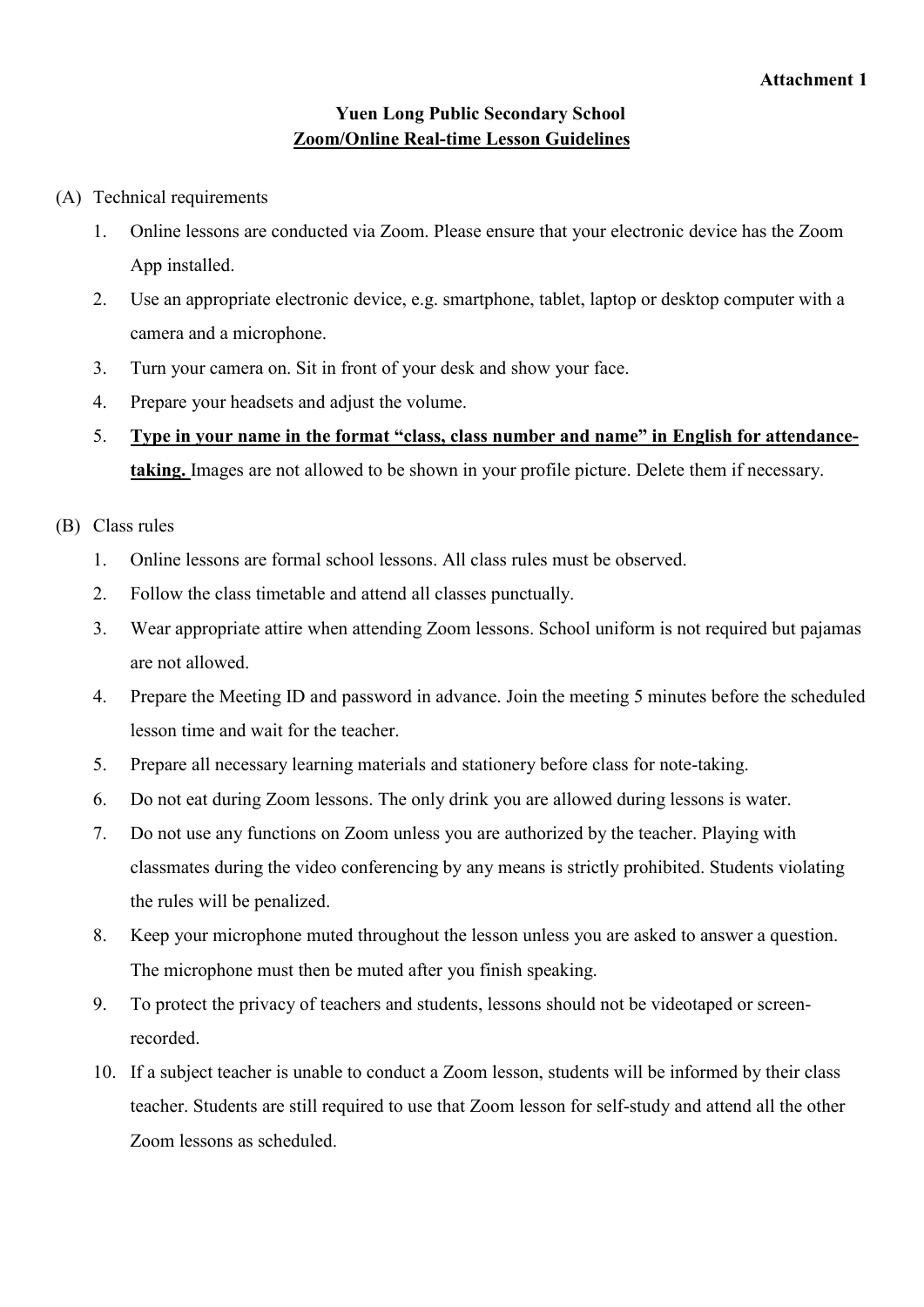# **Yuen Long Public Secondary School**

## **Special Timetable 2021/22**

|                                       | <b>Weekdays except Wednesday</b> | Wednesday       |
|---------------------------------------|----------------------------------|-----------------|
| Preparatory Bell                      | 8:15                             | 8:15            |
| Roll Call / Assembly / Reading Period | $8:15 - 8:25$                    | $8:15 - 8:45$   |
|                                       | $8:25 - 8:55$                    | $8:45 - 9:10$   |
| $\overline{2}$                        | $8:55 - 9:25$                    | $9:10 - 9:35$   |
| Recess                                | $9:25 - 9:35$                    | $9:35 - 9:45$   |
| 3                                     | $9:35 - 10:05$                   | $9:45 - 10:10$  |
| $\overline{4}$                        | $10:05 - 10:35$                  | $10:10 - 10:35$ |
| Recess                                | $10:35 - 10:45$                  | $10:35 - 10:45$ |
| 5                                     | $10:45 - 11:15$                  | $10:45 - 11:15$ |
| 6                                     | $11:15 - 11:45$                  | $11:15 - 11:45$ |
| Recess                                | $11:45 - 11:55$                  | $11:45 - 11:55$ |
| 7                                     | $11:55 - 12:25$                  | $11:55 - 12:25$ |
| 8                                     | $12:25 - 12:55$                  | $12:25 - 12:55$ |
| 9                                     | $12:55 - 1:25$                   | $12:55 - 1:25$  |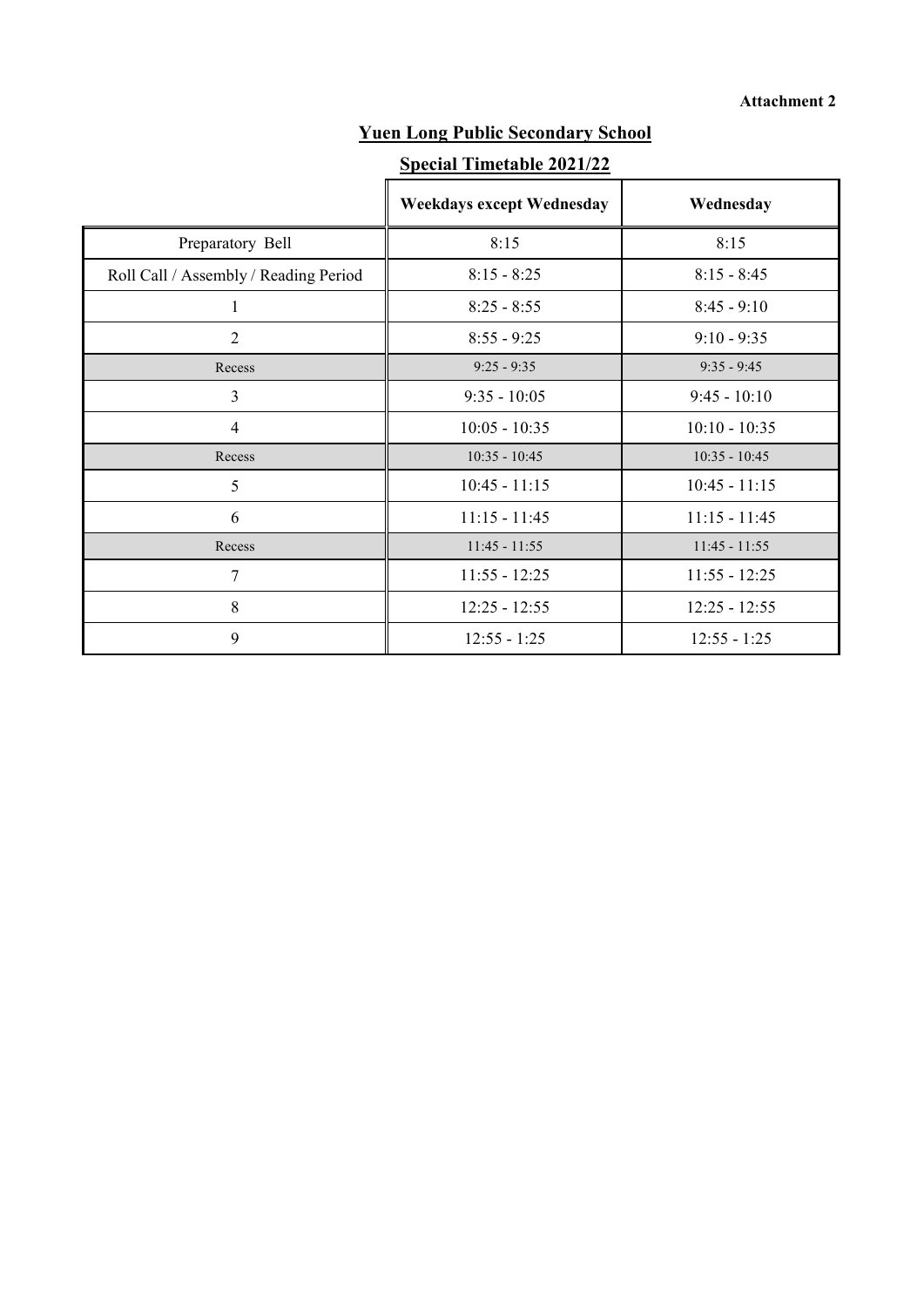### Yuen Long Public Secondary School

Rapid-Antigen Test (RAT) Result Record Form

(Monthly record, can be attached to the Student's Handbook)

- 1. Every student has to complete a RAT in the morning each day before returning to school. **Only persons obtaining negative results are allowed to return to school for lessons.** Students tested positive should inform the schools of their positive results as soon as possible and stay at home. Also, parents/guardians should take their children's temperature before they go to school. If he/she has a fever (over 99.0°F or 37.2°C), he/she should not attend school and should consult a doctor promptly.
- 2. Parents/Guardians should record their children's temperature and test result, then sign on the record form daily. The record form should be returned to class teacher or prefect for checking.

Name of Student: Class: Class: Class No.: Month: Month:

| Date | Result of Rapid-Antigen Test<br>(RAT) (Positive/ Negative)* | Time for taking<br>temperature* | Temperature*                                           | Signature of Parent/<br>Guardian |
|------|-------------------------------------------------------------|---------------------------------|--------------------------------------------------------|----------------------------------|
|      | Positive/Negative                                           | A.M./P.M.                       | $\mathrm{^{\circ}F}/\mathrm{^{\circ}C}$                |                                  |
|      | Positive/Negative                                           | A.M./P.M.                       | $\mathrm{F}/\mathrm{C}$                                |                                  |
|      | Positive/Negative                                           | A.M./P.M.                       | $\mathrm{F}/\mathrm{C}$                                |                                  |
|      | Positive/Negative                                           | A.M./P.M.                       | $\mathrm{F}/\mathrm{C}$                                |                                  |
|      | Positive/Negative                                           | A.M./P.M.                       | $\mathrm{F}/\mathrm{C}$                                |                                  |
|      | Positive/Negative                                           | A.M./P.M.                       | $\mathrm{F}/\mathrm{C}$                                |                                  |
|      | Positive/Negative                                           | A.M./P.M.                       | $\mathrm{F}/\mathrm{C}$                                |                                  |
|      | Positive/Negative                                           | A.M./P.M.                       | $\mathrm{F}/\mathrm{C}$                                |                                  |
|      | Positive/Negative                                           | A.M./P.M.                       | $\mathrm{F}/\mathrm{C}$                                |                                  |
|      | Positive/Negative                                           | A.M./P.M.                       | $\mathrm{F}/\mathrm{C}$                                |                                  |
|      | Positive/Negative                                           | A.M./P.M.                       | $\mathrm{^{\circ}F}/\mathrm{^{\circ}C}$                |                                  |
|      | Positive/Negative                                           | A.M./P.M.                       | $\mathrm{F}/\mathrm{C}$                                |                                  |
|      | Positive/Negative                                           | A.M./P.M.                       | $\mathrm{F}/\mathrm{C}$                                |                                  |
|      | Positive/Negative                                           | A.M./P.M.                       | $\mathrm{F}/\mathrm{C}$                                |                                  |
|      | Positive/Negative                                           | A.M./P.M.                       | $\mathrm{F}/\mathrm{C}$                                |                                  |
|      | Positive/Negative                                           | A.M./P.M.                       | $\mathrm{F}/\mathrm{C}$                                |                                  |
|      | Positive/Negative                                           | A.M./P.M.                       | $\mathrm{F}/\mathrm{C}$                                |                                  |
|      | Positive/Negative                                           | A.M./P.M.                       | $\mathrm{^{\circ}F}/\mathrm{^{\circ}C}$                |                                  |
|      | Positive/Negative                                           | A.M./P.M.                       | $\mathrm{F}/\mathrm{C}$                                |                                  |
|      | Positive/Negative                                           | A.M./P.M.                       | $\mathrm{F}/\mathrm{C}$                                |                                  |
|      | Positive/Negative                                           | A.M./P.M.                       | $\mathrm{F}/\mathrm{C}$                                |                                  |
|      | Positive/Negative                                           | A.M./P.M.                       | $\mathrm{F}/\mathrm{C}$                                |                                  |
|      | Positive/Negative                                           | A.M./P.M.                       | $\mathrm{F}/\mathrm{C}$                                |                                  |
|      | Positive/Negative                                           | A.M./P.M.                       | $\mathrm{PFT}^{\circ}C$                                |                                  |
|      | Positive/Negative                                           | A.M./P.M.                       | $\mathrm{P}^{\circ}\mathrm{F}/\mathrm{C}$              |                                  |
|      | Positive/Negative                                           | A.M./P.M.                       | $\mathrm{F}/\mathrm{C}$                                |                                  |
|      | Positive/Negative                                           | A.M./P.M.                       | $\mathrm{^{\circ}F}/\mathrm{^{\circ}C}$                |                                  |
|      | Positive/Negative                                           | A.M./P.M.                       | $\mathrm{F}/\mathrm{C}$                                |                                  |
|      | Positive/Negative                                           | A.M./P.M.                       | $\mathrm{F}/\mathrm{C}$                                |                                  |
|      | Positive/Negative                                           | A.M./P.M.                       | $\mathrm{P}^{\circ}\mathrm{F}^{\prime\circ}\mathrm{C}$ |                                  |
|      | Positive/Negative                                           | A.M./P.M.                       | $\mathrm{P}^{\circ}\mathrm{F}/\mathrm{C}^{\circ}$      |                                  |

\*Delete as appropriate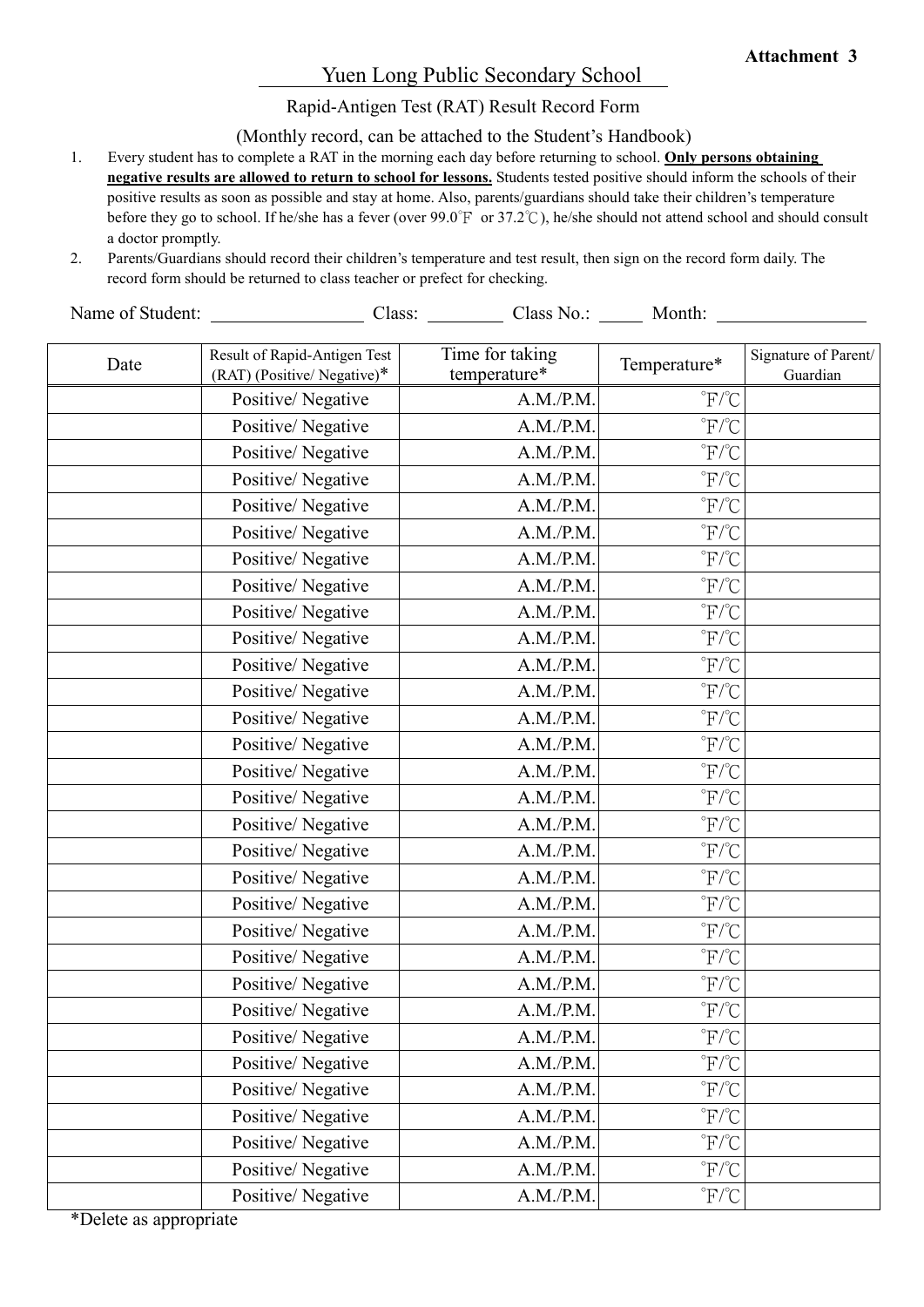#### YUEN LONG PUBLIC SECONDARY SCHOOL

22 TOWN PARK ROAD SOUTH. YUEN LONG, N.T. School Website: www.ylpss.edu.hk



家長通函第18號-2021/22

各位家長/監護人:

元朗公立中學

新界元朗公園南路 22 號

電話 TEL: 2476 2357

傳真 FAX: 2474 7119

### 復課安排

4月29日 (星期五)為本校復課日,當天將進行網上早會,上課時間為上午8:15,放學時間 為上午10:45,安排如下:

| 4月29日 (星期五)<br>網上早會 | 時間           | 內容    |
|---------------------|--------------|-------|
|                     | $8:15-8:30$  | 班主任點名 |
|                     | $8:30-9:30$  | 早會    |
|                     | $9:30-9:45$  | 小息    |
|                     | $9:45-10:45$ | 班主任節  |

學生須提早5分鐘,於上午8:10登入各班Zoom Room。學生可登入 eClass,在「校園最新消 息」找到各班「Zoom Meeting Links」。隨函請見「附件一:Zoom/網上實時課堂守則」。

5月3日 (星期二)起,中一至中五級將以特別時間表進行半日面授課堂,每節課堂為30分 鐘。上課時間為上午8:15,放學時間為下午1:25。學生須預早回校,凡於早上預備鐘響後(即 上午 8:15後)抵校者均屬遲到,詳情請見「附件二:特別時間表 2021/22」。學生須於復課後呈 交特別假期功課,故懇請各位家長/監護人督促 貴子弟善用時間,及早完成習作,預備復課。此 外,有見近日天氣回暖,學生可因應個人體質,於5月3日 (星期二)起穿著整齊夏季校服或冬季 校服回校上課, 直至5月16日 (星期一), 全體學生必須更換夏季校服。 班主任將於5月6日 (星期五)派發上學期成績表、我的學習進度 (只限中四、中五)。

根據教育局要求,學生在每天早上回校前必須完成一次快速抗原測試,在獲得陰性結果才能回 校上課。如測試結果為陽性,學生不得回校,並應盡快通知學校及留在家中。他們亦須盡快於24小 時內透過「2019 冠狀病毒快速抗原測試陽性結果人士申報系統」 (https://www.chp.gov.hk/ratp/)向衛 生署申報。每天記錄 貴子弟測試結果後,請家長/監護人在「附件三:快速抗原測試(RAT)結果 記錄表 | 簽署作實。請學生自行打印「附件三」,並於 5 月 3 日 (星期二) 起張貼在手冊內填寫。 如家中未有打印機,學生可在5月3日 (星期二) 把檢測結果寫在手冊「家長通訊欄」:RAT 結果 為陽性/陰性。校方將於 5 月 3 日 (星期二) 派發「快速抗原測試 (RAT) 結果記錄表 , , 請家長 把結果寫在記錄表上。

目前,本校所有直接僱用教職員之疫苗接種率已達到恢復全日面授課堂的條件。然而,根據 3 月底進行的「學生接種 2019 冠狀病毒病疫苗情況調查問卷」,在港學生已接種疫苗的百分率為 86.8%,仍未達到教育局恢復全日面授課堂要求的全校學生人數90%。校方在此再一次呼籲家長盡 快安排子女接種兩劑疫苗,以保護個人及社區健康,並為盡快恢復全日面授課堂締造更有利的 環境。

本校將因應教育局的最新公布,適時調整以上安排,請家長密切留意 eClass及學校網站的最新 消息。如有任何疑問,請致電 2476 2357 向本校查詢。





元朗公立中學校長 余國健 謹啟

2022年4月25日

 $\mathbf{1}$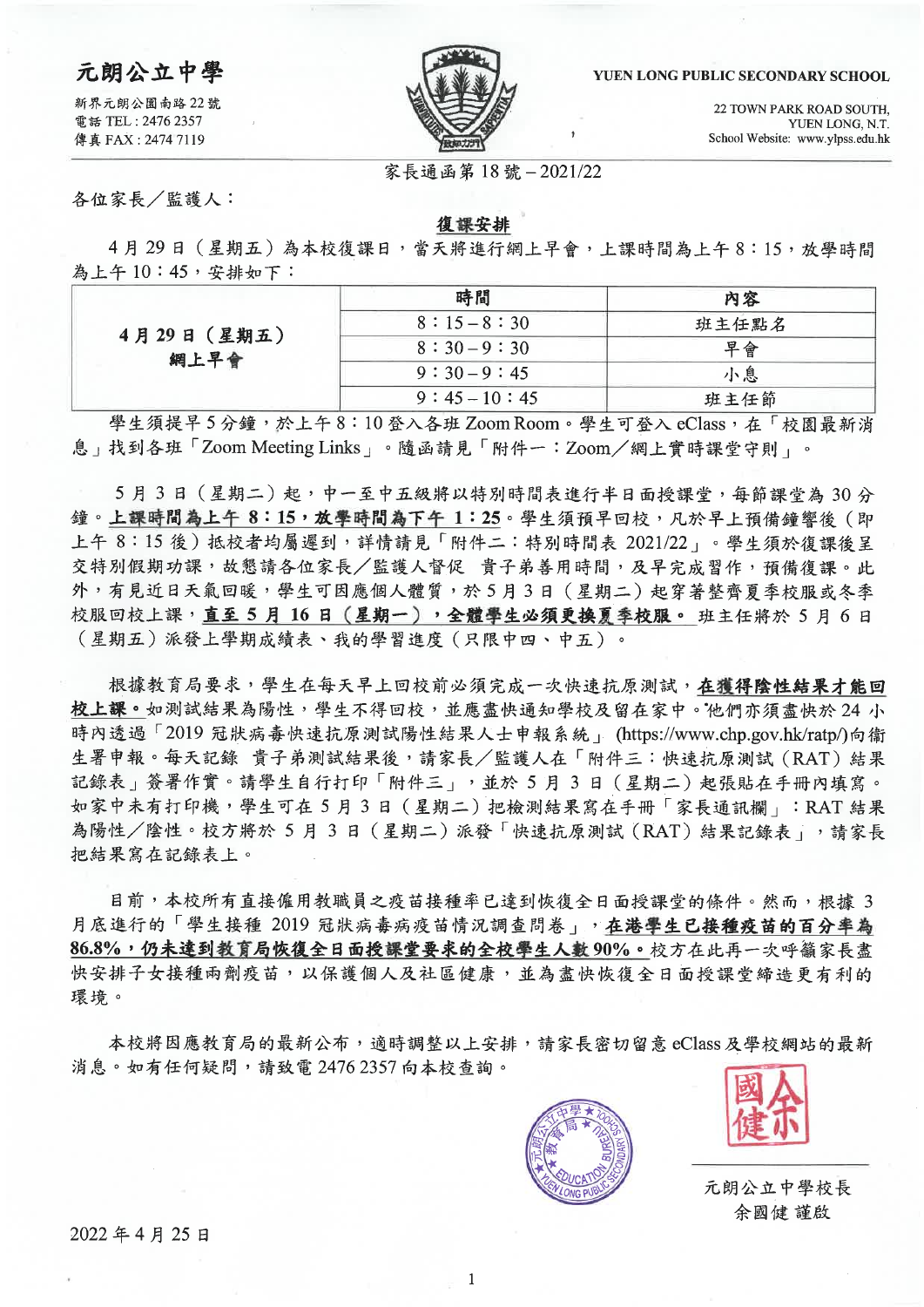元朗公立中學

新界元朗公園南路 22 號 電話 TEL : 2476 2357 傳真 FAX : 2474 7119



**YUEN LONG PUBLIC SECONDARY SCHOOL**

22 TOWN PARK ROAD SOUTH, YUEN LONG, N.T. School Website: www.ylpss.edu.hk

# 家長通函第 18 號 – 2021/22 家長綜合回條

敬覆者:

本人為\_\_\_\_\_\_\_\_\_\_\_\_\_\_\_\_\_\_\_\_\_(\_\_\_\_\_ 班)(\_\_\_\_號)之家長,已知悉通告詳情。

此覆

元朗公立中學校長

家長/監護人簽署:

家長/監護人姓名:

2022 年 4 月 日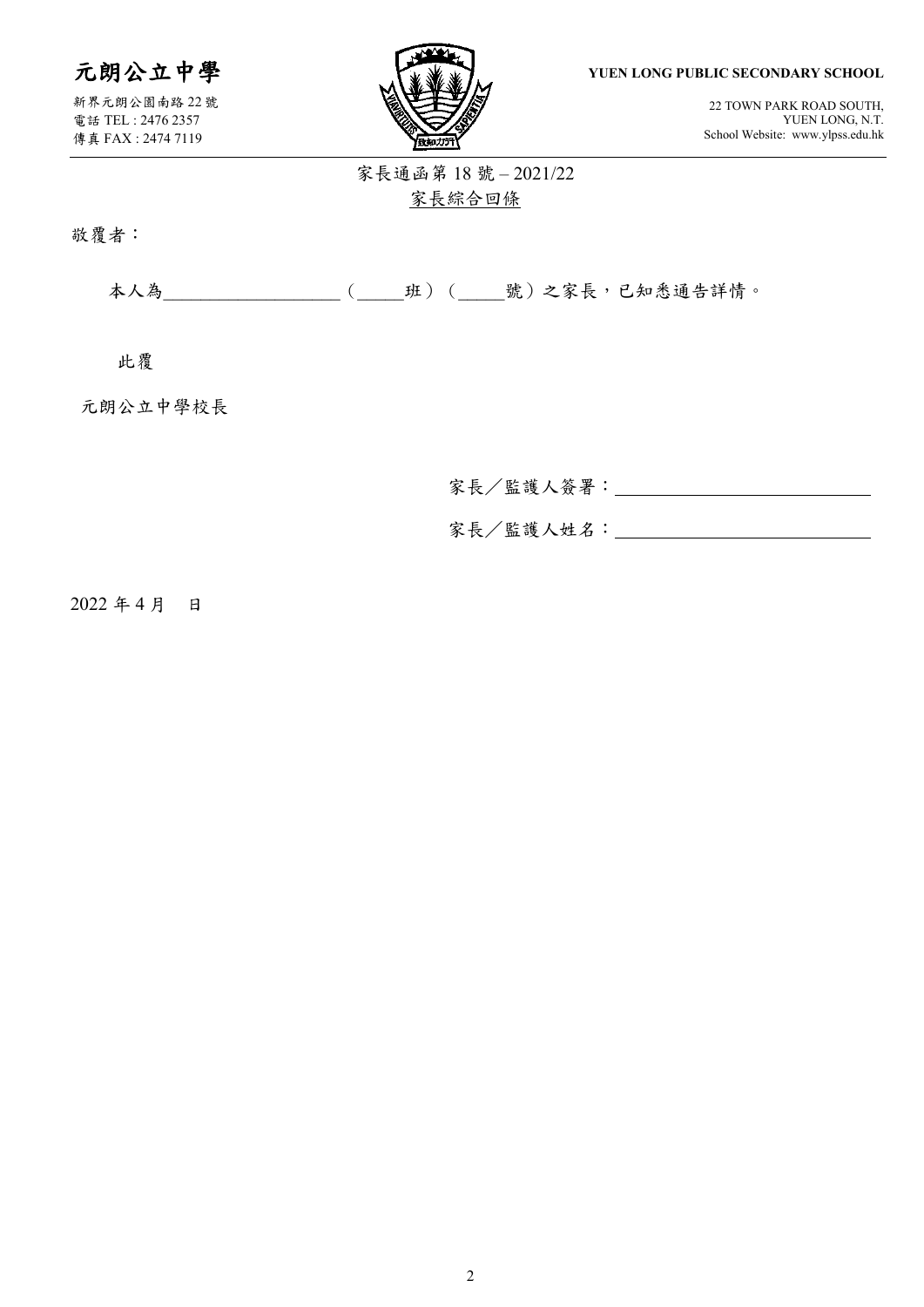# 元朗公立中學 **Zoom/**網上實時課堂守則

- (甲) 設備要求:
	- 1. 實時教學課須安裝「Zoom」免費軟件到電子裝置。
	- 2. 電子裝置可選用智能電話、平板電腦、手提電腦及桌上電腦,須配備網絡鏡頭及咪高峰。
	- 3. 開啟視訊,端坐電子裝置前,顯示樣子。
	- 4. 自備耳機,調節適當音量。
	- 5. 學生須以班別、班號、英文姓名加入會議,以便老師點名(如 **1A01 CHAN TAI MAN**), **Zoom** 個人戶口的頭像不可以任何圖片展示,學生上實時教學課前,必須檢視及刪除任何圖 片展示。
- (乙) 上課守則:
	- 1. 網上實時教學課堂為正式課堂,學生須遵守校規,專心上課。
	- 2. 學生須按時間表準時出席課堂。
	- 3. 學生不用穿著校服,惟衣著必須整齊端正,不可穿睡衣上課。
	- 4. 網上實時教學課堂前須準備會議 ID 及登入密碼,於課堂 5 分鐘前加入會議或等候老師進入 會議。
	- 5. 上課前,必須準備相關書本及所需文具,以便摘錄筆記。
	- 6. 上課期間,除飲水外,請勿進食。
	- 7. 上課期間,如沒有得到老師的批准,不可使用軟件中的任何工具;亦不可透過視像與其他 學生嬉戲,違規者將依校規懲處。
	- 8. 上課期間,除回答老師的提問外,學生須關上咪高峰。
	- 9. 為保障老師及學生的私隱,學生嚴禁自行錄影實時教學課堂或截取螢幕。
	- 10. 若科任老師請假,未能進行網上實時教學,班主任會盡快通知學生,學生須在課堂中自 修,並準時出席下一節的課堂。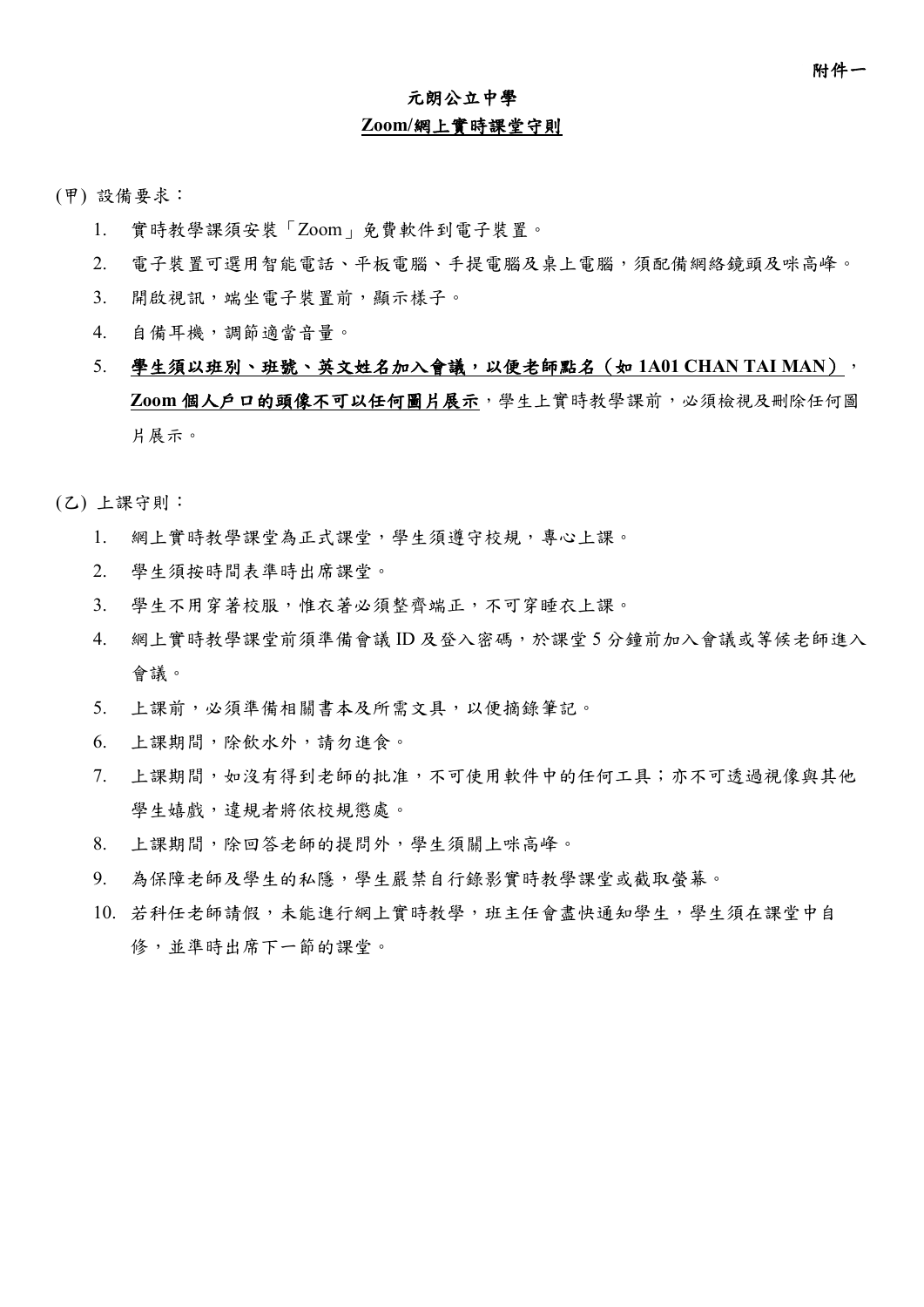## 元朗公立中學

# 特別時間表 **2021/22**

|                   | 除星期三外           | 星期三             |
|-------------------|-----------------|-----------------|
| 預備鐘               | 8:15            | 8:15            |
| 點名 / 升旗禮 (由班主任點名) | $8:15 - 8:25$   | $8:15 - 8:45$   |
| 1                 | $8:25 - 8:55$   | $8:45 - 9:10$   |
| $\overline{2}$    | $8:55 - 9:25$   | $9:10 - 9:35$   |
| 小息                | $9:25 - 9:35$   | $9:35 - 9:45$   |
| $\overline{3}$    | $9:35 - 10:05$  | $9:45 - 10:10$  |
| $\overline{4}$    | $10:05 - 10:35$ | $10:10 - 10:35$ |
| 小息                | $10:35 - 10:45$ | $10:35 - 10:45$ |
| 5                 | $10:45 - 11:15$ | $10:45 - 11:15$ |
| 6                 | $11:15 - 11:45$ | $11:15 - 11:45$ |
| 小息                | $11:45 - 11:55$ | $11:45 - 11:55$ |
| $\overline{7}$    | $11:55 - 12:25$ | $11:55 - 12:25$ |
| 8                 | $12:25 - 12:55$ | $12:25 - 12:55$ |
| 9                 | $12:55 - 1:25$  | $12:55 - 1:25$  |